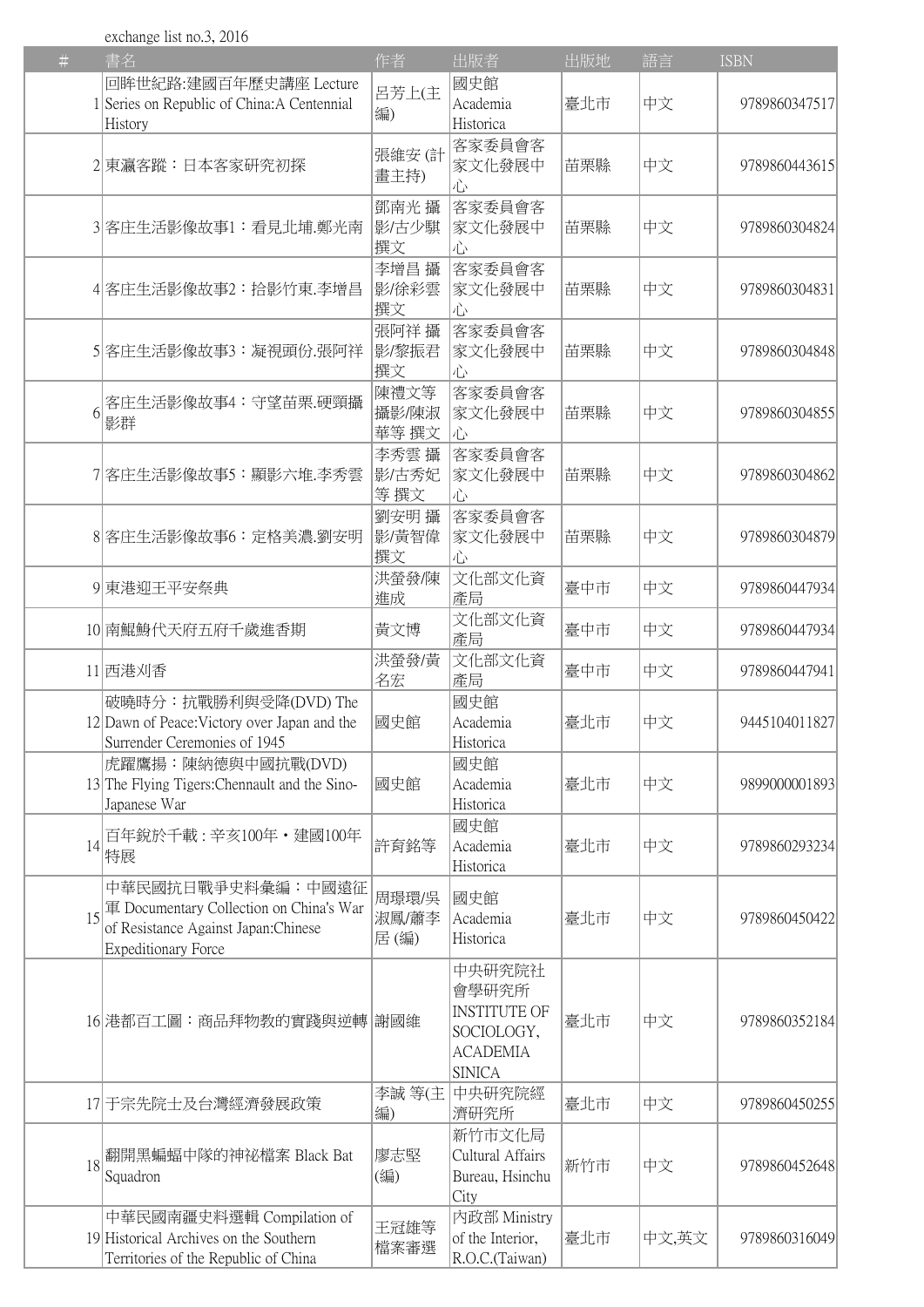|    | 20 語言時空變異微觀 Micro Views of<br>Language Variation in Time and Space                                                               | 鄭錦全<br>(編)                      | 中央研究院語<br>言學研究所<br>Institute of<br>Linguistics,<br>Academia Sinica                                                                     | 臺北市 | 中文 | 9789860326383 |
|----|----------------------------------------------------------------------------------------------------------------------------------|---------------------------------|----------------------------------------------------------------------------------------------------------------------------------------|-----|----|---------------|
|    | 21 文學澄觀—府城講壇2014                                                                                                                 | 編)                              | 楊蕙如(主 國立台灣文學<br>館                                                                                                                      | 臺南市 | 中文 | 9789860456776 |
|    | 22 建國一百年國家考試暨文官制度                                                                                                                | 考試院編<br>纂室(編)                   | 考試院                                                                                                                                    | 臺北市 | 中文 | 9789860351804 |
|    | 馬來西亞與印尼的宗教與認同:伊斯<br>蘭、佛教與華人信仰 Religions and<br>23 Identities in Malaysia and<br>Indonesia: Islam, Buddhism and Chinese<br>Belief | 李豐林/林<br>長寬/陳美<br>華/蔡宗德/<br>蔡源林 | 中央研究院人<br>文社會科學研<br>究中心亞太區<br> 域研究專題中<br>心 (CAPAS),<br>Research Center<br>for Humanities<br>and Social<br>Sciences,<br>Academia Sinica | 臺北市 | 中文 | 9789860190274 |
| 24 | 2012亞太和平觀察 Asia-Pacific Peace<br>Watch                                                                                           | 林正義(主<br>編)                     | 中央研究院人<br>文社會科學研<br>究中心 Research<br>Center for<br>Humanities and<br>Social Sciences,<br>Academia Sinica                                | 臺北市 | 中文 | 9789860472233 |
|    | 日本政府的兩岸政策 Japanese<br>25 Government's Policy towards the Taiwan<br>Strait                                                        | 黃自進(主<br>編)                     | 中央研究院人<br>文社會科學研<br>究中心 Research<br>Center for<br>Humanities and<br>Social Sciences,<br>Academia Sinica                                | 臺北市 | 中文 | 9789860472240 |
|    | 秀姑巒阿美族的社會組織 SOCIAL<br>26 STRUCTURE OF THE SIU-KU-LUAN<br>AMI                                                                     | 陳清清/劉<br>斌雄/石磊/<br>丘其謙          | 中央研究院民<br>族學研究所<br>Institute of<br>Ethnology,<br>Academia Sinica                                                                       | 臺北市 | 中文 |               |
| 27 | 臺灣高山族的人口變遷 POPULATION<br>CHANGE OF FORMOSAN ABORIGINES                                                                           | 王人英                             | 中央研究院民<br>族學研究所<br>Institute of<br>Ethnology,<br>Academia Sinica                                                                       | 臺北市 | 中文 |               |
|    | 南澳的泰雅人:民族學田野調查與研究<br>28 (上下冊) THE ATAYAL OF MAN-AO:AN 李亦園 等<br>ETHNOLOGICAL INVESTIGATION                                        |                                 | 中央研究院民<br>族學研究所<br>Institute of<br>Ethnology,<br>Academia Sinica                                                                       | 臺北市 | 中文 |               |
|    | 東埔社布農人的社會生活 CULTURAL<br>29 PRACTICE AND SOCIAL LIFE AMONG<br>THE BUNUN OF TAKETONPU                                              | 黃應貴                             | 中央研究院民<br>族學研究所<br>Institute of<br>Ethnology,<br>Academia Sinica                                                                       | 臺北市 | 中文 | 9576710650    |
|    | 人觀、意義、與社會 The Concept of the<br>Person, Meaning and Society                                                                      | 黃應貴(主<br>編)                     | 中央研究院民<br>族學研究所<br>Institute of<br>Ethnology,<br>Academia Sinica                                                                       | 臺北市 | 中文 | 9576711355    |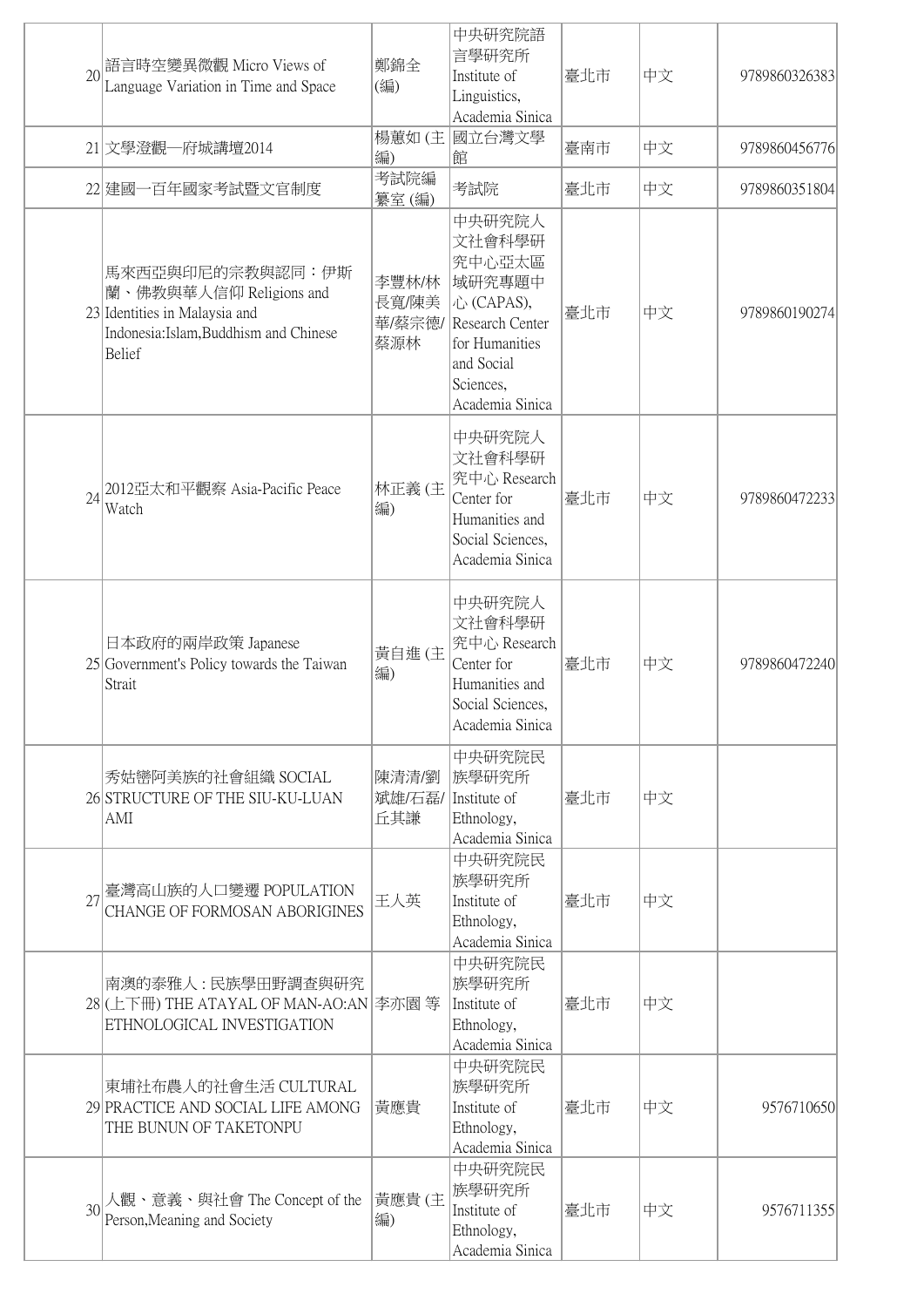|    | 阿美族的社會文化變遷與青少年適應<br>31 Change and Adaptation:An Anthropological 許木柱<br>Study of a Matrilineal Society in Taiwan                                                                 |                       | 中央研究院民<br>族學研究所<br>Institute of<br>Ethnology,<br>Academia Sinica       | 臺北市 | 中文    |               |
|----|---------------------------------------------------------------------------------------------------------------------------------------------------------------------------------|-----------------------|------------------------------------------------------------------------|-----|-------|---------------|
| 32 | 社會及行為科學研究的中國化 THE<br>SINICIZATION OF SOCIAL AND<br>BEHAVIORAL SCIENCE RESEARCH IN<br><b>CHINA</b>                                                                               | 楊國樞/文<br>崇一(主<br>編)   | 中央研究院民<br>族學研究所<br>Institute of<br>Ethnology,<br>Academia Sinica       | 臺北市 | 中文    |               |
|    | 八音弦外:二十世紀臺灣現代詩精選<br>33 Beyond the Music: A Selection of 20th-<br>century Taiwan Poetry                                                                                          | 國家教育<br>編)            | 國家教育研究<br>院 National<br>研究院 (主 Academy for<br>Educational<br>Research  | 新北市 | 中文,英文 | 9789860310634 |
|    | 回首塵寰:二十世紀臺灣短篇小說精選 國家教育<br>34 Grand Impressions: A Selection of 20th-<br>century Taiwan Short Stories                                                                            | 編)                    | 國家教育研究<br>院 National<br>研究院 (主 Academy for<br>Educational<br>Research  | 新北市 | 中文,英文 | 9789860310627 |
|    | 旅夜書懷:二十世紀臺灣現代散文精選 國家教育<br>35 Down Memory lane: A Selection of 20th-<br>century Taiwan Prose                                                                                     | 編)                    | 國家教育研究<br>院 National<br>研究院 (主 Academy for<br>Educational<br>Research  | 新北市 | 中文,英文 | 9789860310641 |
|    | 書劍波瀾:新世紀臺灣青年散文精選<br>36 Rippling Waves of the Pen: New Century<br>Youth Prose from Taiwan                                                                                        | 國家教育<br>編)            | 國家教育研究<br>院 National<br>研究院 (主 Academy for<br>Educational<br>Research  | 新北市 | 中文,英文 | 9789860310658 |
|    | 37百年教育發展                                                                                                                                                                        | 林天祐(主<br>編)           | 國家教育研究<br>院 National<br>Academy for<br>Educational<br>Research         | 新北市 | 中文    | 9789860309874 |
|    | 蔣中正總統侍從人員訪問紀錄(上下冊)<br>38 The Reminiscences of President Chiang<br>Kai-shek by His Followers                                                                                     | 黃克武等<br>訪問/周維<br>朋等記錄 | 中央研究院近<br>代史研究所<br>Institute of<br>Modern History,<br>Academia Sinica  | 臺北市 | 中文    | 9789860331349 |
|    | 39 郭量宇先生日記殘稿 Diary Fragments of<br>Kuo Ting-yee                                                                                                                                 | 郭廷以                   | 中央研究院近<br>代史研究所<br>Institute of<br>Modern History,<br>Academia Sinica  | 臺北市 | 中文    | 9789860333893 |
|    | 澎湖煙台聯中冤獄案口述歷史 Oral<br>40 History by Yantai Associated High School<br>Students on the Persecution in Penghu                                                                      | 許文堂訪<br>問/鍾玉霞<br>等記錄  | 中央研究院近<br> 代史研究所<br>Institute of<br>Modern History,<br>Academia Sinica | 臺北市 | 中文    | 9789860349085 |
|    | 十八世紀禮學考證的思想活力—禮教論<br>爭與禮秩重省 Debating Neo-Confucian<br>41 Ritual Othodoxy: Evidential Studies and The  張壽安<br>Reconstruction of Social Relationsn in<br>Eighteenth-Century China |                       | 中央研究院近<br>代史研究所<br>Institute of<br>Modern History,<br>Academia Sinica  | 臺北市 | 中文    | 9789576718168 |
|    | 以禮代理—凌廷堪與中葉儒學思想之轉<br>42 變 Ling T'ing-k'an and the Transtion of<br>Confucian Philosohpy in Mid-Ch'ing Period                                                                     | 張壽安                   | 中央研究院近<br>代史研究所<br>Institute of<br>Modern History,<br>Academia Sinica  | 臺北市 | 中文    | 9576712300    |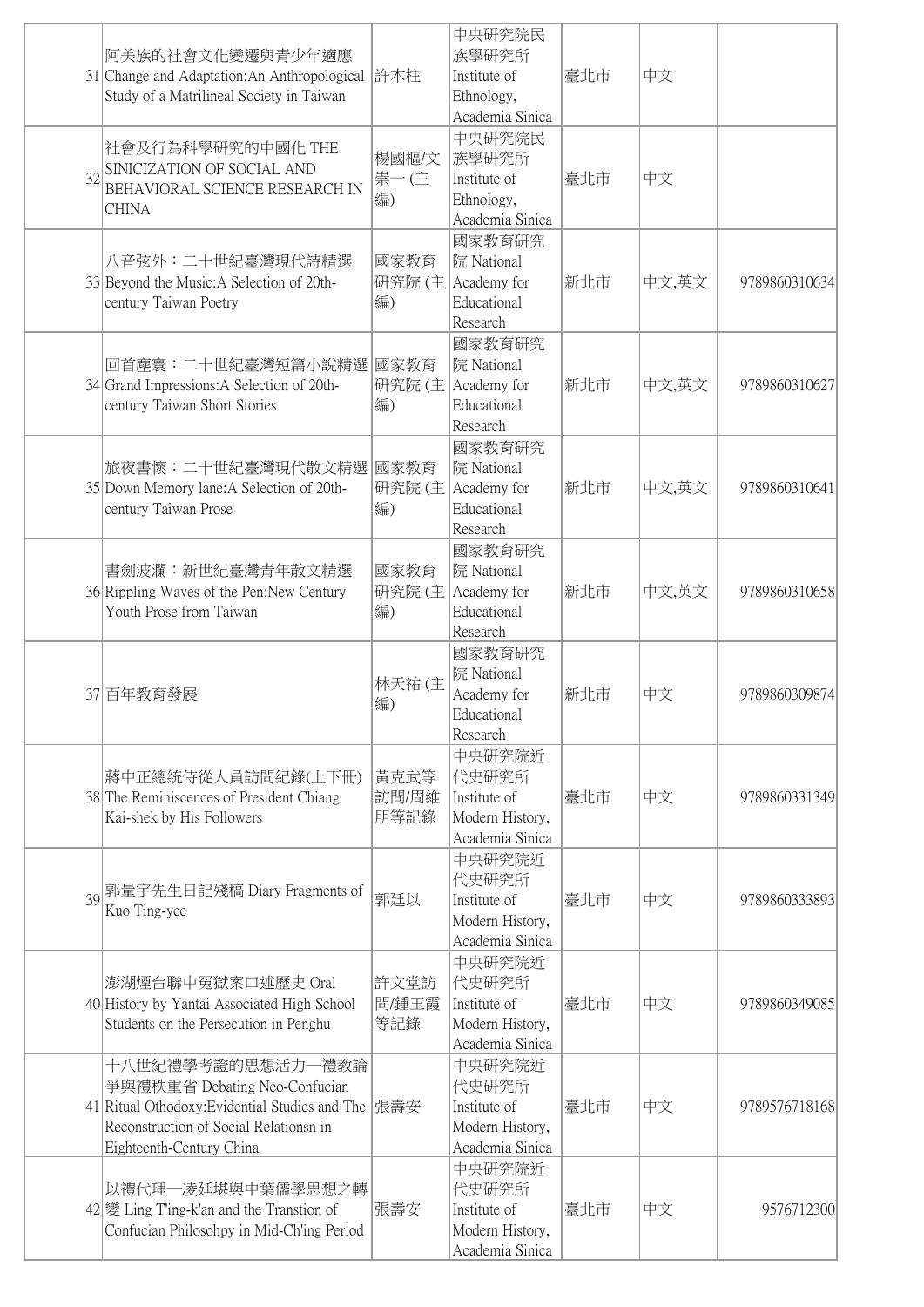|    | 43 田寶岱回憶錄 Tien Pao-tai:A Memoir                                                                                                                             | 田寶岱                        | 中央研究院近<br>代史研究所<br>Institute of<br>Modern History,<br>Academia Sinica                           | 臺北市 | 中文    | 9789860468465 |
|----|-------------------------------------------------------------------------------------------------------------------------------------------------------------|----------------------------|-------------------------------------------------------------------------------------------------|-----|-------|---------------|
|    | 革命之再起:中國國民黨改組前對新思<br>潮的回應(1914-1924) REKINDLE THE<br>44 REVOLUTION: The Kupmintang's<br>Response to New Thought Before the<br>Reorganization, 1914-1924     | 呂芳上                        | 中央研究院近<br>代史研究所<br>Institute of<br>Modern History,<br>Academia Sinica                           | 臺北市 | 中文    | 9789860452150 |
|    | 從戰爭到和平:抗戰勝利暨臺灣光復七<br>十週年紀念冊 From War to Peace:70th<br>45 Anniversary of Victory in the War of<br>Resistance against Japan and the<br>Retrocession of Taiwan | 曾瓊葉(主<br>編)                | 國防部政務辦<br>公室                                                                                    | 臺北市 | 中文    | 9789860455304 |
| 46 | 臺灣史料集成 清代臺灣方志彙刊35:<br>新竹縣採訪冊                                                                                                                                | 陳朝龍/鄭<br>鵬雲(編)             | 國立臺灣歷史<br>博物館 National<br>Museum of<br>Taiwan History                                           | 臺南市 | 中文    | 9789860292800 |
| 47 | 臺灣史料集成 清代臺灣方志彙刊36:<br>雲林縣採訪冊                                                                                                                                | 倪暫元<br>(編)                 | 國立臺灣歷史<br>博物館 National<br>Museum of<br>Taiwan History                                           | 臺南市 | 中文    | 9789860292817 |
| 48 | 臺灣史料集成 清代臺灣方志彙刊37-<br>39:台灣通志稿(3冊)                                                                                                                          | 薛紹元/王<br>國瑞(編)             | 國立臺灣歷史<br>博物館 National<br>Museum of<br>Taiwan History                                           | 臺南市 | 中文    | 9789860292824 |
|    | 臺灣史料集成 清代臺灣方志彙刊40:<br>49 新竹縣制度考、安平縣雜記、苑裡志、<br>嘉義管内采訪冊                                                                                                       | 臺灣史料<br>集成編輯<br>委員會<br>(編) | 國立臺灣歷史<br>博物館 National<br>Museum of<br>Taiwan History                                           | 臺南市 | 中文    | 9789860292855 |
|    | 臺灣史料集成 清代臺灣方志彙刊41:<br>新竹縣志初稿、樹杞林志                                                                                                                           | 鄭鵬雲等<br>(編)                | 國立臺灣歷史<br>博物館 National<br>Museum of<br>Taiwan History                                           | 臺南市 | 中文    | 9789860292862 |
|    | 51 國球誕生前記:日治時期臺灣棒球史                                                                                                                                         | 謝仕淵                        | 國立臺灣歷史<br>博物館 National<br>Museum of<br>Taiwan History                                           | 臺南市 | 中文    | 9789860358650 |
|    | 劉子節要附惲日初集 Categorized<br>52 Selections of Works of Liu Zongzhou<br>Appended with Works from Yun Richu                                                       | 惲日初                        | 中央研究院中<br>國文哲研究所<br>Institute of<br>Chinese<br>Literature and<br>Philosophy,<br>Academia Sinica | 臺北市 | 中文    | 9789860473513 |
|    | 53 建國百年陸戰映像                                                                                                                                                 | 林天量(主<br>編)                | 海軍陸戰隊指<br>揮部                                                                                    | 高雄市 | 中文    | 9789860246223 |
| 54 | 變遷與整併:南台灣的發展危機、轉型<br>與重生                                                                                                                                    | 曾光正/林<br>育諄(主<br>編)        | 國立屏東大學                                                                                          | 屏東市 | 中文    | 9789860482409 |
|    | 55 交通部公路總局104年年報                                                                                                                                            | 陳文瑞(主<br>編)                | 交通部公路總<br>局                                                                                     | 臺北市 | 中文    | 9789860485271 |
| 56 | 2015桃園市乙未・客家紀念活動暨國際<br>學術研討會論文集                                                                                                                             | 蕭新煌等                       | 桃園市政府客<br>家事務局                                                                                  | 桃園市 | 中文    | 9789860485868 |
|    | 中華民國104年銓敍統計年報<br>57 STATISTICAL YEARBOOK OF CIVIL<br>SERVICE 2015                                                                                          | 銓敍部                        | 銓敍部 Ministry<br>Of Civil Service,<br>Republic of<br>China(Taiwan)                               | 臺北市 | 中文,英文 | 9789860482584 |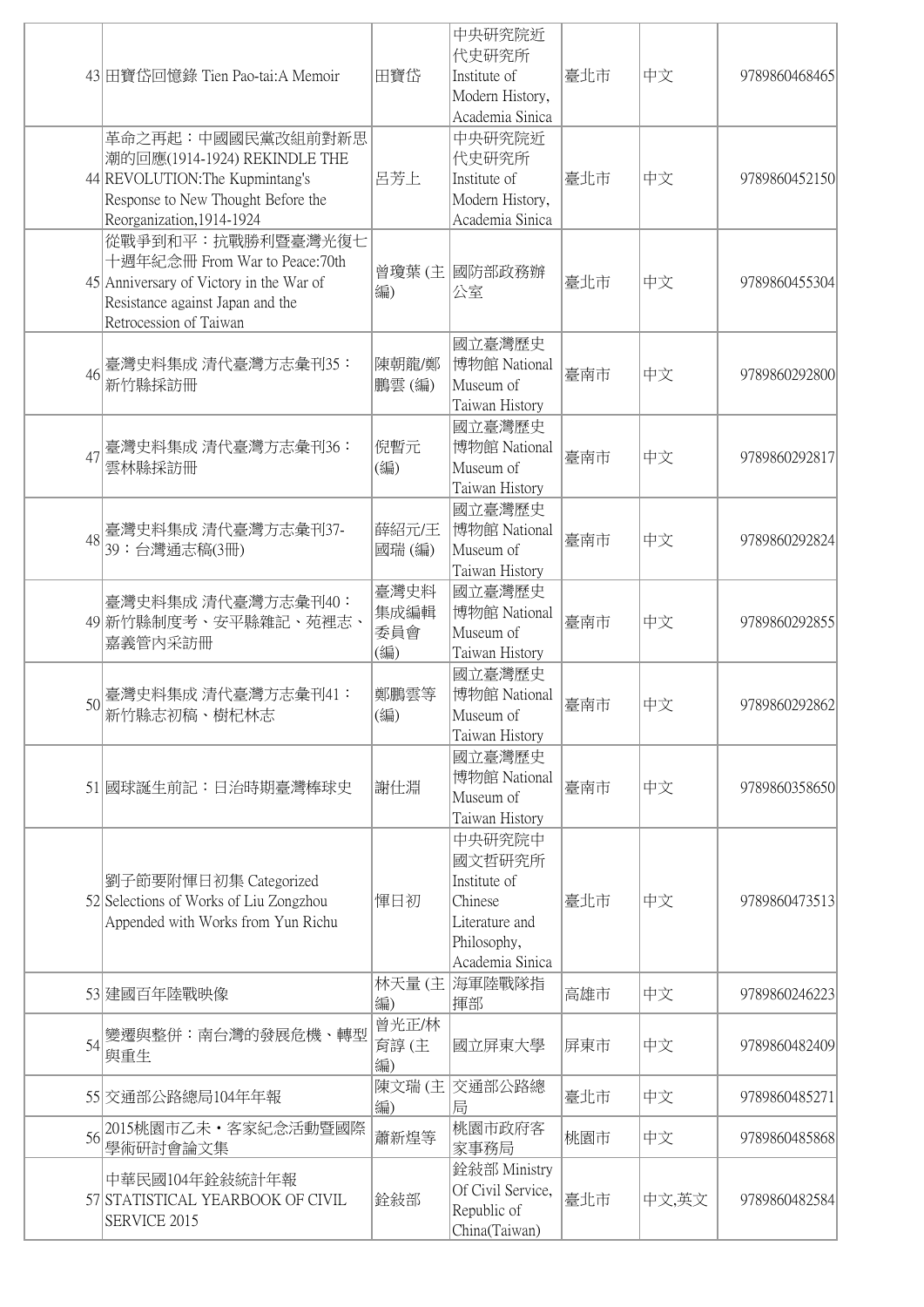|    | 影耀寶島:攝影家眼裡的臺灣大地 The<br>58 View of Formosa's Landscape from<br>Photographers                                            | 王信等                                  | 國立臺灣博物<br>館 National<br>Taiwan Museum                                                                                     | 臺北市 | 中文,英文 | 9789860484755 |
|----|------------------------------------------------------------------------------------------------------------------------|--------------------------------------|---------------------------------------------------------------------------------------------------------------------------|-----|-------|---------------|
|    | 59 臺北市年鑑2015 TAIPEI Yearbook                                                                                           | 臺北市年<br>鑑編輯工<br>作小組<br>(編)           | 臺北市政府                                                                                                                     | 臺北市 | 中文,英文 | 9789860487633 |
|    | 中華民國104年版 臺南市稅捐統計年報<br>60 YEARBOOK OF MUNICIPAL TAX<br>STATISTICS OF TAINAN CITY                                       | 臺南市政<br>府稅務局<br>會計室<br>(編)           | 臺南市政府稅<br>務局                                                                                                              | 臺南市 | 中文,英文 | 9789860483666 |
| 61 | 合歡越嶺道:太魯閣戰爭與天險之路 A 徐如林/楊<br>Story of the Hehuan Historical Trail                                                       | 南郡                                   | 行政院農業委<br>員會林務局                                                                                                           | 臺北市 | 中文    | 9789860488401 |
| 62 | 臺灣林業的軌跡:四十年的植樹月專文<br>彙編                                                                                                | 楊宏志 (主<br>編)                         | 行政院農業委<br>員會林務局                                                                                                           | 臺北市 | 中文    | 9789860486292 |
|    | 63 臺灣鄉城素描:鐘永和一甲子 THE<br>COUNTRYSIDE IN TAIWAN                                                                          | 國立歷史<br>博物館編<br>輯委員會<br>(編)          | 國立歷史博物<br>館 National<br>Museum of<br>History                                                                              | 臺北市 | 中文    | 9789860483574 |
|    | 人文與文人:東海水墨與膠彩畫的離合<br>64 Liberal Arts and the Literati: Ink Painting<br>and Gouache Painting at Tunghai University      | 國立歷史<br>博物館編<br>輯委員會<br>(編)          | 國立歷史博物<br>館 National<br>Museum of<br>History                                                                              | 臺北市 | 中文    | 9789860488104 |
|    | 傳承與創新:紀念國父孫中山先生150歲<br>65 <sup>新辰(上下冊)</sup> Inheritance and<br>Innovation: Dr. Sun Yat-Sen Memorial 150th<br>Birthday | 楊同慧(主<br> 編)                         | 國立國父紀念<br>館 National Dr.<br>Sun Yat-sen<br>Memorial Hall                                                                  | 臺北市 | 中文    | 9789860486650 |
| 66 | 2015年全球經濟展望—全球經濟再平衡<br> 下,臺灣面臨的挑戰與契機                                                                                   | 劉孟俊/吳<br>佳勳(主<br>編)                  | 財團法人中華<br>經濟研究院出<br>版室                                                                                                    | 臺北市 | 中文    | 9789865795139 |
|    | 67 凝視臺北: 庶民影像. 人文地景篇                                                                                                   | 許麗芩/高<br>傳棋                          | 臺北市立文獻<br>館                                                                                                               | 臺北市 | 中文    | 9789860484670 |
|    | 臺灣中高齡勞動力分析之研究 A Study<br>68 of Middle-aged Workforce Analytics in<br>Taiwan                                            | 黃春長/王<br>維旎                          | 勞動部勞動及<br>職業安全衛生<br>研究所                                                                                                   | 新北市 | 中文    | 9789860483901 |
|    | 69 山間歲月: 那些部落告訴我們的故事                                                                                                   | 陳美惠/蔡<br>宛蓉/林惠<br>琪                  | 國立屏東科技<br>大學森林系社<br>區林業研究室                                                                                                | 屏東縣 | 中文    | 9789860483352 |
|    | 70 半島事紀:社區林業的十年回望                                                                                                      | 陳美惠/蔡<br>宛蓉/林惠<br>琪                  | 國立屏東科技<br>大學森林系社<br>區林業研究室                                                                                                | 屏東縣 | 中文    | 9789860483369 |
| 71 | 2016臺灣美術新貌獎 The 2016 Taiwan<br>Emerging Art Awards                                                                     | 王志誠(主)<br>編)                         | 臺中市政府文<br>化局                                                                                                              | 臺中市 | 中文,英文 | 9789860490534 |
|    | 72 中華民國104年榮民輔導統計要覽                                                                                                    | 國軍退除<br>役官兵輔<br>導委員會<br>統計資訊<br>處(編) | 國軍退除役官<br>兵輔導委員會                                                                                                          | 臺北市 | 中文    | 9789860487039 |
| 73 | From Formosa: the 16 indigenous tribes of<br>Taiwan                                                                    | Pu Zhong-<br>yi (chief<br>editor)    | 原住民族委員<br>會原住民族文<br>化發展中心<br>Indigenous<br>Peoples Cultural<br>Development<br>Center, Council<br>of Indigenous<br>Peoples | 屏東縣 | 英文    | 9789860486438 |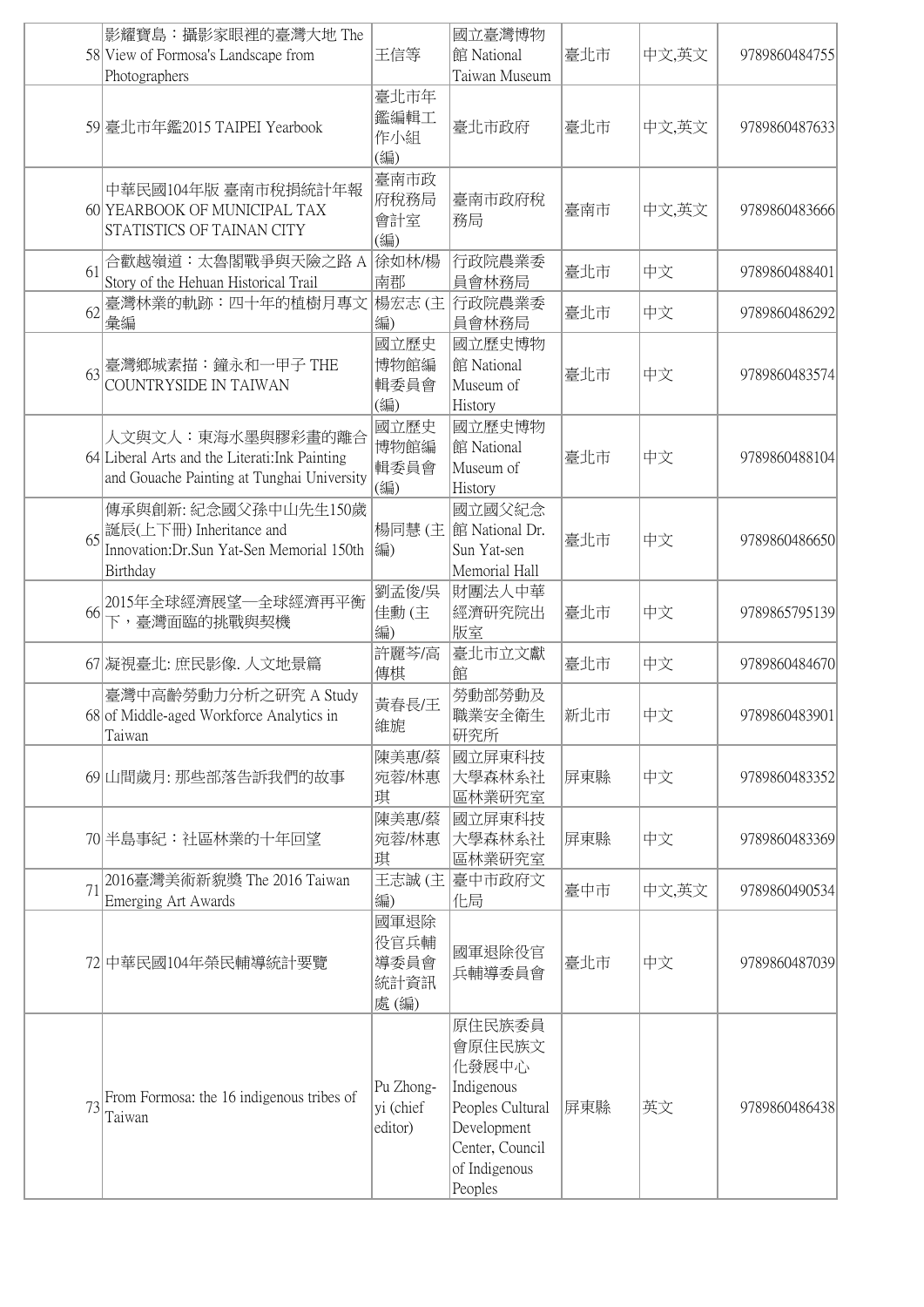|    | 74 福爾摩沙原起臺灣原住民16族介紹                                                                                             | 浦忠義(主<br>編)                            | 原住民族委員<br>會原住民族文<br>化發展中心<br>Indigenous<br>Peoples Cultural<br>Development<br>Center, Council<br>of Indigenous<br>Peoples | 屏東縣 | 中文    | 9789860486001 |
|----|-----------------------------------------------------------------------------------------------------------------|----------------------------------------|---------------------------------------------------------------------------------------------------------------------------|-----|-------|---------------|
|    | 75 Health inequalities in Taiwan                                                                                | Shu-Ti<br>Chiou /<br>Michael<br>Marmot | 衛生福利部國<br>民健康署 Health<br>Promotion<br>Administration,<br>Ministry of<br>Health and<br>Welfare                             | 臺北市 | 英文    | 9789860467994 |
| 76 | 中華民國104年考院院統計提要<br>STATISTICAL SUMMARY REPORT OF<br>EXAMINATION YUAN REPUBLIC OF<br><b>CHINA 2015</b>           | 陳玉豐/陳<br>玉婉(編)                         | 考試院                                                                                                                       | 臺北市 | 中文    | 9789860489811 |
|    | 登革熱的臺灣經驗:從流行病學及臨床<br>77 到基礎科學的新視野:科技部臺灣重要<br>新興感染症計畫成果報告                                                        | 王淑鶯 等                                  | 科技部生命科<br>學研究發展司<br>臺灣重要新興<br>感染症辦公室                                                                                      | 臺北市 | 中文    | 9789860486759 |
|    | 敘事的視覺轉向: 竹蜻蜓.兒少文學與<br>78 文化 A Visual Turn of Narrativity Bamboo<br>Dragonfly: Children's Literature and Culture | 游佩芸(主<br>編)                            | 國立臺東大學<br>兒童文學研究<br>所                                                                                                     | 臺東市 | 中文    | 9789860487916 |
|    | 困境與邊境:竹蜻蜓.兒少文學與文化<br>79 Quandary for Boundary Bamboo<br>Dragonfly: Children's Literature and Culture            | 杜明成(主<br>編)                            | 國立臺東大學<br>兒童文學研究<br>所                                                                                                     | 臺東市 | 中文    | 9789860441949 |
|    | 80 東協共同體與臺灣:回顧與展望                                                                                               | 徐遵慈 (主<br>編)                           | 財團法人中華<br>經濟研究院臺<br>灣東南亞國家<br>協會研究中心                                                                                      | 臺北市 | 中文    | 9789869154109 |
|    | 81 警察文史與通識教育研究論叢                                                                                                | 鄒濬智<br>(編)                             | 中央警察大學<br>出版社                                                                                                             | 桃園市 | 中文    | 9789865717339 |
|    | 82 戰後臺灣詩史「反抗敘事」的建構                                                                                              | 陳瀅州                                    | 臺南市政府文<br>化局 Cultural<br>Affairs Bureau,<br>Tainan City<br>Government                                                     | 臺南市 | 中文    | 9789860482775 |
| 83 | 南方誌:這些人那些事,臺南最迷人的<br>社區圖像                                                                                       | 王美霞                                    | 臺南市政府文<br>化局 Cultural<br>Affairs Bureau,<br>Tainan City<br>Government                                                     | 臺南市 | 中文    | 9789860474657 |
|    | 84 臺語常用語(增訂版)                                                                                                   | 石萬壽                                    | 臺南市政府文<br>化局 Cultural<br>Affairs Bureau,<br>Tainan City<br>Government                                                     | 臺南市 | 中文,其他 | 9789860405620 |
| 85 | 對邊緣到多元中心:臺語文學ê主體建<br>構                                                                                          | 方耀乾                                    | 臺南市政府文<br>化局 Cultural<br>Affairs Bureau,<br>Tainan City<br>Government                                                     | 臺南市 | 中文    | 9789860405200 |